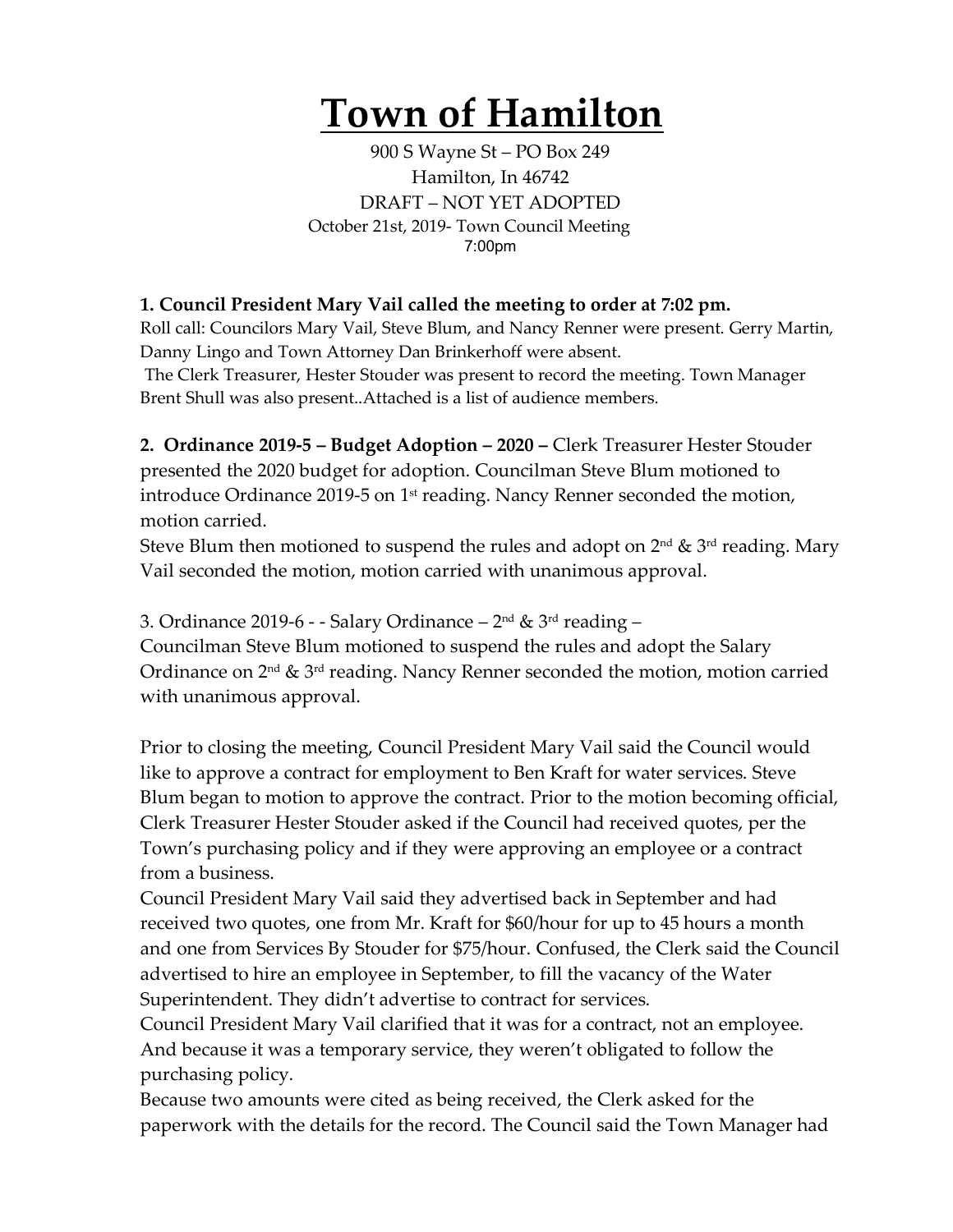that information, along with anyone else who may have been contacted, as he, Dan Brinkerhoff and Bill Etzler all worked on finding a contractor. Because Brent was finishing up in an exit interview, the Council waited a few minutes until he was available and could join the meeting. When he did, Council President Mary Vail asked Brent to get the paperwork from the 2 contractors who provided quotes for services. He did not have the information with him and left to his office to look for it.

While waiting for the paperwork, a recap of the meeting thus far was given, at which point the Justin Stouder, owner of Services by Stouder said he did not formally provide a quote to the Council and the rate of \$75 was incorrect. He went on to say, prior to his resignation as Water Superintendent, he provided a quote for services to the Council, Town Manager and Attorney at \$45 to show up and \$35 per hour thereafter. It was not part of the formal bid process referred to earlier. Councilman Steve Blum asked him directly if he was contacted to provide an official proposal. Mr. Stouder said he was not.

Mr. Blum said he thought that was odd.

Mr. Stouder went on to say the certified operator who has been the backup in the department's emergency preparedness plan, Wes from Sandhill labs in Angola was also not contacted to provide a proposal.

The Clerk then noted the information regarding Services By Stouder was conflicting and the Council has historically always requested more than one quote to show they are acting responsibly with public funds. They just went thru this concerning the paving on Lane 282, even postponing the approval until Brent could provide two quotes.

She went on to say the Council is charged with governing the community as elected officials and should be able to account for why they are doing what they are doing when making a motion, not defer to Dan for answers.

During the discussion and while waiting on Brent to return with paperwork, audience member Tina Bosse asked the Council to confirm that the Town Attorney advised them to approve a contract for services with an outside vendor at what was now known to be a higher amount.

Councilman Steve Blum said yes, that was the advice given and the reason for his motion.

He then restated his motion to approve the contract for services with Mr. Ben Kraft per the advice of the Town Attorney, citing there was no conflict with the purchasing policy. Council President Mary Vail seconded the motion, motion carried with unanimous approval. The contract, per the Council President would start 10/22/19 and was not to exceed 6 months.